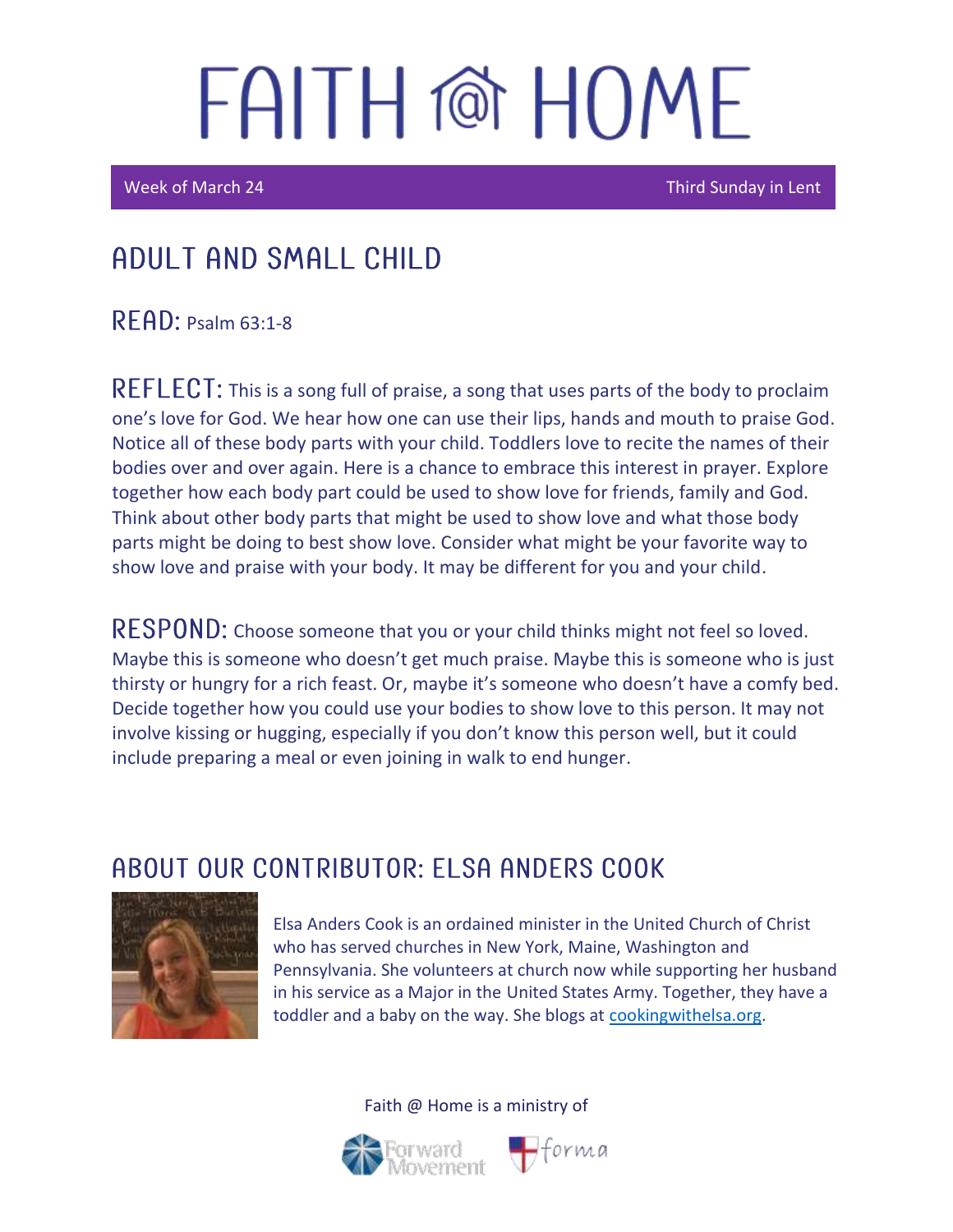# FAITH @ HOMF

Ī

I

Week of March 24 Third Sunday in Lent

### ADUI T AND FI FMFNTARY

 $R$   $F$  $AD$ : Exodus 3:1-15

REFLECT: "God said to Moses, 'I am who I am.'... This is my name forever, and this my title for all generations. **I am who I am.**" What's in a name? Poets ask this question, and so do parents-to-be! Names are important. Someone's name is often one of the first things we learn about them. In this reading, Moses experiences God as a voice from within a burning bush. Moses does not learn God's name, but rather God says "I am who I am," and God reminds Moses that God is the God of all of Moses' ancestors, back through all generations. The enormity of God – or even a name for God - is too much for Moses or anyone else to comprehend, and yet God reassures Moses that God always was and always will be present for Moses and for everyone.

RESPOND: Talk about names! Share stories of how you and your family members were named. How did it become a name for you? Talk about other things we might name – such as pets, dolls or stuffed animals. Some people name their houses or vehicles. How does it feel to give a name to something? Does it make that pet or that thing feel more important or more personally connected to you? Are people, places or experiences more than just their name? We might know someone's name, but can we fully understand all there is to know about them? God says to Moses "I am who I am." God is beyond anything we can understand or name, yet God is with us always.

#### ABOUT OUR CONTRIBUTOR: LISA BROWN



A native of Pittsburgh, Lisa is passionate about creatively enriching the spiritual lives of people of all ages. She is the author of *The Best VBS Workbook Ever!* She is also a contributor to: *Faith Formation with a New Generation*, 2020 InsideOut camp curriculum, The Anglican Communion's Thy Kingdom Come global prayer initiative, and the 2018 Lenten Kyrie Project. She is also a frequent writer for Building Faith, a workshop leader, and an active member of Forma and the eFormation communities. Lisa was previously the Director of Children's Ministry at St. Paul's Episcopal Church in Mt. Lebanon, Pennsylvania. She is currently the Director of Digital Ministry

for Membership Vision. She is intrigued by the idea of helping people find God in the digital space and writes about it on her digital ministry blog at [https://www.membershipvision.com/latest-posts/.](https://www.membershipvision.com/latest-posts/)

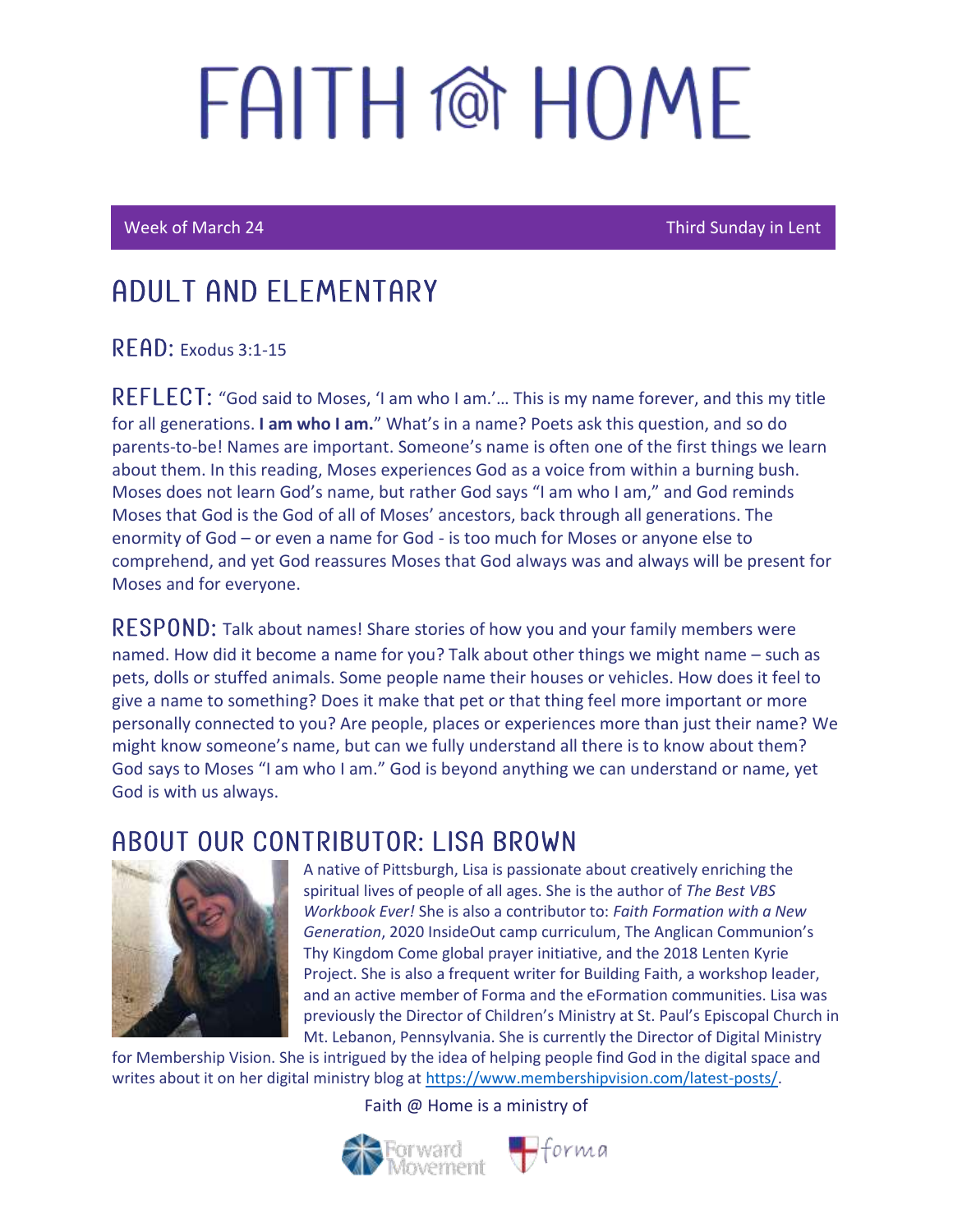## FAITH @ HOME

Week of March 24 Third Sunday in Lent

### Adult and youth

 $R$   $F$   $R$  $D$ : Exodus 3:1-15

REFLECT: Moses had been raised as the son of an Egyptian pharaoh, but had fled Egypt after committing murder. Eventually, he married into a family of nomads and lived as a shepherd. Like your average moth or middle schooler, Moses becomes distracted by a bush that seems to be burning, but not consumed. Moses then has a challenging conversation with the God of his ancestors, and God directs Moses to lead the Israelites from slavery in Egypt to a land of milk and honey. Even though Moses seems unsure of the mission, God reassures him that God will be with Moses.

RESPOND: God tells Moses to take off his sandals as Moses approaches the burning bush because it is "holy ground." We have opportunities to treat the places we go as "holy" spaces. What makes your church, school, front lawn, bedroom, or other places "holy?" How do you treat those "holy" places? Take some time to approach those "holy" places, take your shoes off, and sit in silence. After some time, say a prayer to God to help you maintain this place's "holiness."

### A BOUT OUR CONTRIBUTOR: WALL ACE BENTON



Wallace Benton serves as the Assistant to the Rector for Youth Ministries at St. David's Episcopal Church in Roswell, GA. He's been fortunate to have grown up in the Episcopal Church and became interested in youth ministry after volunteering with his former youth program after college. Wallace has worked diocesan retreats and activities such as New Beginnings and Happening. Currently, he is the lay director for New Beginnings in the Diocese of Atlanta. He is also a member of the Episcopal Youth Ministry in ATL podcast (which you should check out immediately!)